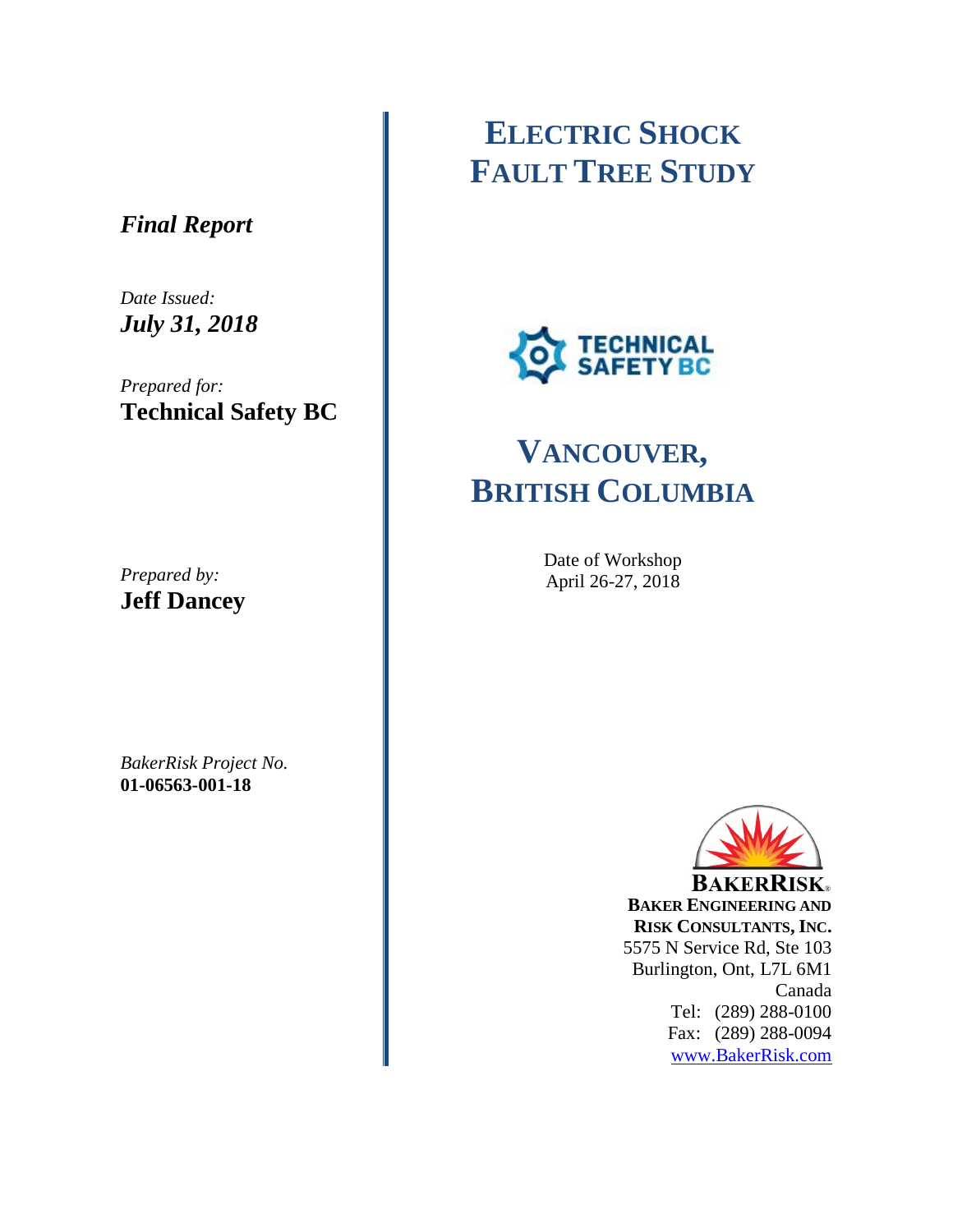### **Notice**

Baker Engineering and Risk Consultants, Inc. (BakerRisk®) made every reasonable effort to perform the work contained herein in a manner consistent with high professional standards.

The work was conducted on the basis of information made available by the client or others to BakerRisk. Neither BakerRisk nor any person acting on its behalf makes any warranty or representation, expressed or implied, with respect to the accuracy, completeness, or usefulness of the information provided. All observations, conclusions and recommendations contained herein are relevant only to the project, and should not be applied to any other facility or operation.

Any third party use of this Report or any information or conclusions contained therein shall be at the user's sole risk. Such use shall constitute an agreement by the user to release, defend and indemnify BakerRisk from and against any and all liability in connection therewith (including any liability for special, indirect, incidental or consequential damages), regardless of how such liability may arise.

BakerRisk regards the work that it has done as being advisory in nature. The responsibility for use and implementation of the conclusions and recommendations contained herein rests entirely with the client.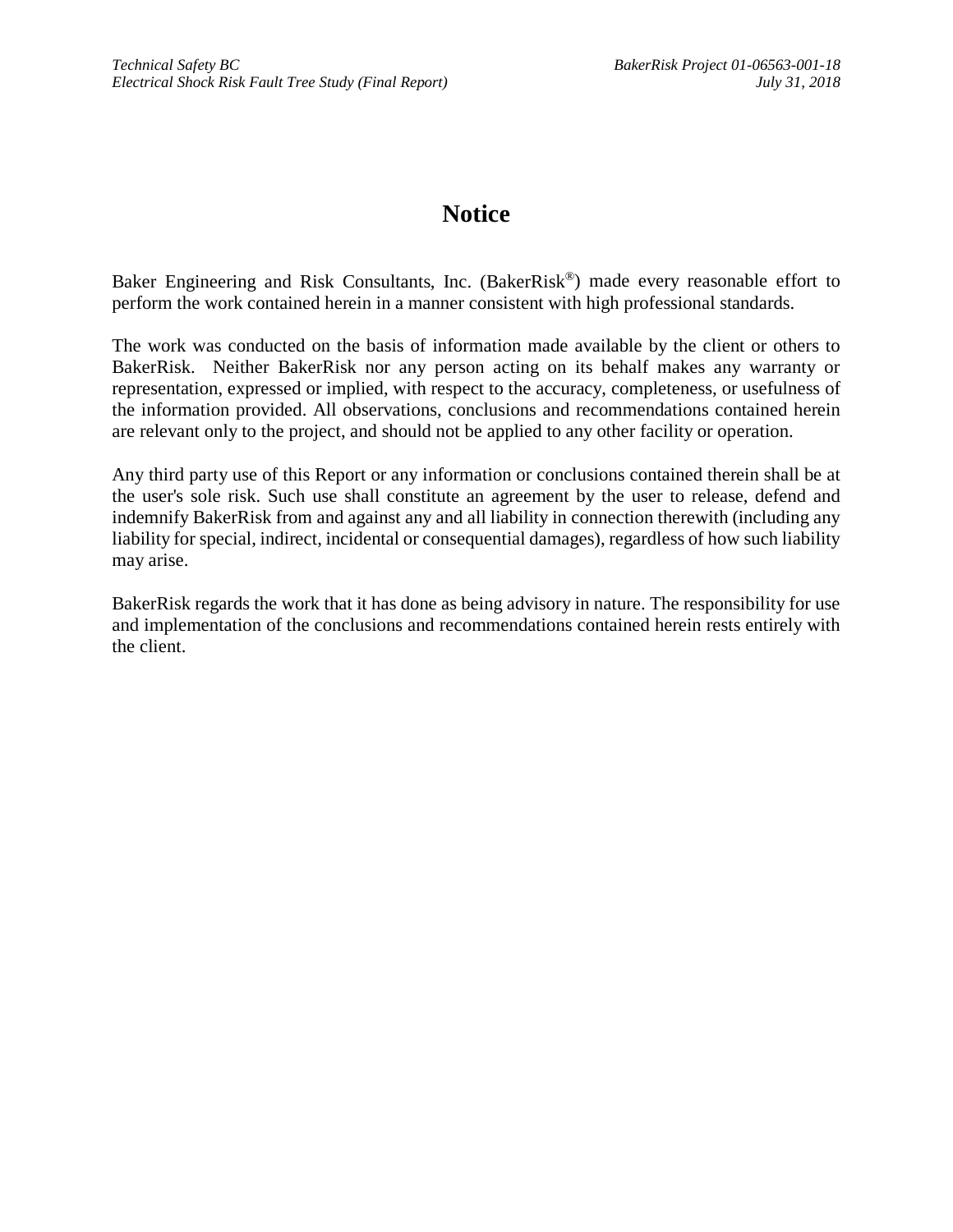#### <span id="page-2-0"></span>**EXECUTIVE SUMMARY**

Baker Engineering and Risk Consultants, Inc. (BakerRisk<sup>®</sup>) has completed the electric shock fault tree workshop, which was conducted on April 26-27, 2018 at the offices of Technical Safety BC (TechSafeBC). During the course of this workshop, a fault tree was developed to evaluate potential causes of electric shock risks, and recommendations were made to address the key causal factors behind those risks.

The generated fault tree for electric shock appears as an attachment i[n Appendix A.](#page-10-0) Due to the size of the fault tree, it is not included in the main body of the report.

There were eight recommendations made by the working group for further action. These recommendations appear in full in Section [3](#page-7-0) of this report. There were three key causal factors that were identified during the sessions:

- 1. Although there is a requirement for certification, and a process to certify electrical workers through a recognized apprenticeship program, TechSafeBC's oversight of these programs is limited. TechSafeBC licenses companies and contractors and oversees Field Safety Representative (FSR) training, but it does not retain a record of all certified journeymen or apprentices working in the province, nor does it track the extent of, or content of, continuing education programs. The belief of the workshop participants was that this lack of oversight allows electrical workers and contractors to undertake work for which they lack the appropriate level of knowledge and experience.
- 2. Concerns about corporate resourcing, oversight, and cultural factors were raised as a potential issue numerous times. Due to the nature of work in the electrical industry, with large numbers of small or independent contractors, the workshop participants believed that a lack of education and understanding on the part of these smaller organizations was contributing to the overall risk in the province. Recommendations were made to develop programs to support and inform smaller contractors.
- 3. Potential interference with dangerous electrical systems on the part of the general public or untrained workers has always posed a risk. The workshop participants agreed that some type of public outreach program to provide basic electrical safety information would be worthwhile.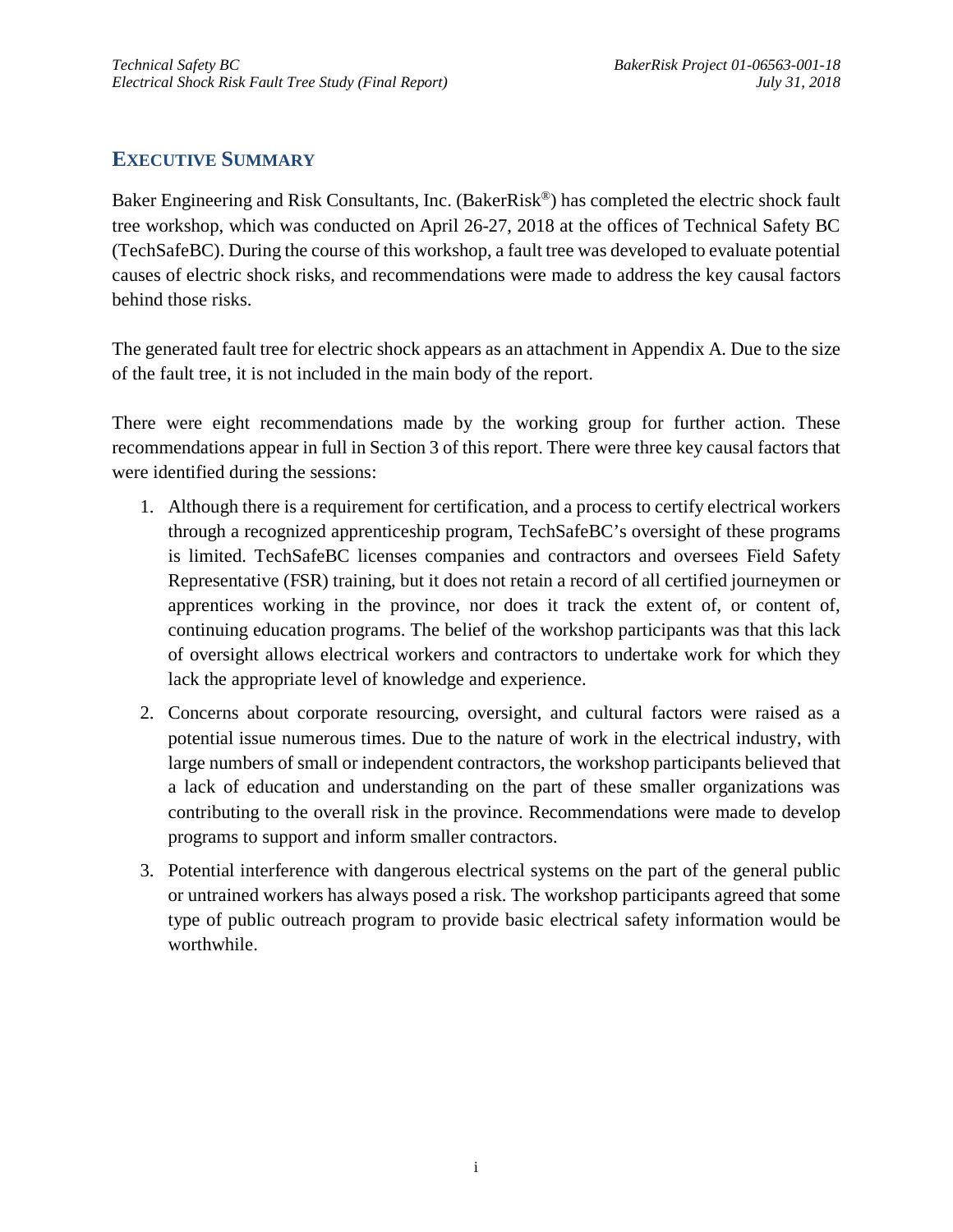#### **Table of Contents**

| 3 <sup>1</sup> |  |  |  |  |  |  |
|----------------|--|--|--|--|--|--|
|                |  |  |  |  |  |  |

## **Appendices**

## **List of Figures**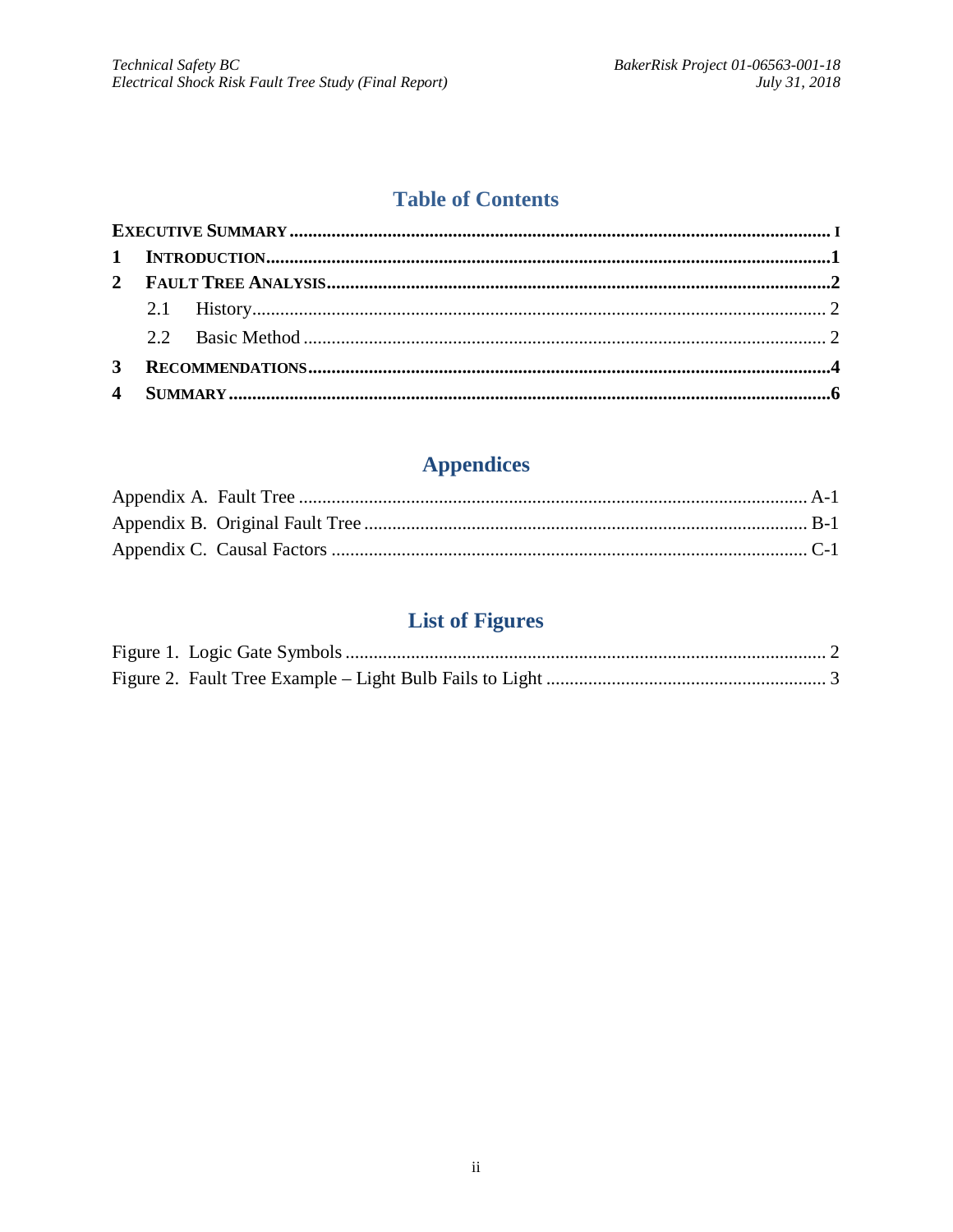#### <span id="page-4-0"></span>**1 INTRODUCTION**

On April 26-27, 2018, a two-day workshop was conducted by BakerRisk with TechSafeBC personnel to create a fault tree that studied the risks associated with electric shock in British Columbia. This workshop was a follow-up to a fault tree that had been internally generated by TechSafeBC in 2017, and the second of four workshops conducted by BakerRisk in 2018 covering four different risk topics of interest to TechSafeBC: escalator operation, electrical shock, ammonia exposure and carbon monoxide exposure.

At the beginning of the session, the working group defined the final event to be analyzed as an electric shock to a human or animal capable of causing physical harm. The level of potential harm was not defined, merely that the shock was capable of causing harm. The fault tree generated during this study is included in [Appendix A.](#page-10-0) The original fault tree created in 2017 is included in [Appendix B.](#page-11-0) A full table of all causal factors generated appears in [Appendix C.](#page-12-0)

Section [2](#page-5-0) of this report includes a brief overview of the fault tree methodology. Section [3](#page-7-0) includes a full listing of all recommendations made by the working group, and Section [4](#page-9-0) provides a summary and conclusion for the project.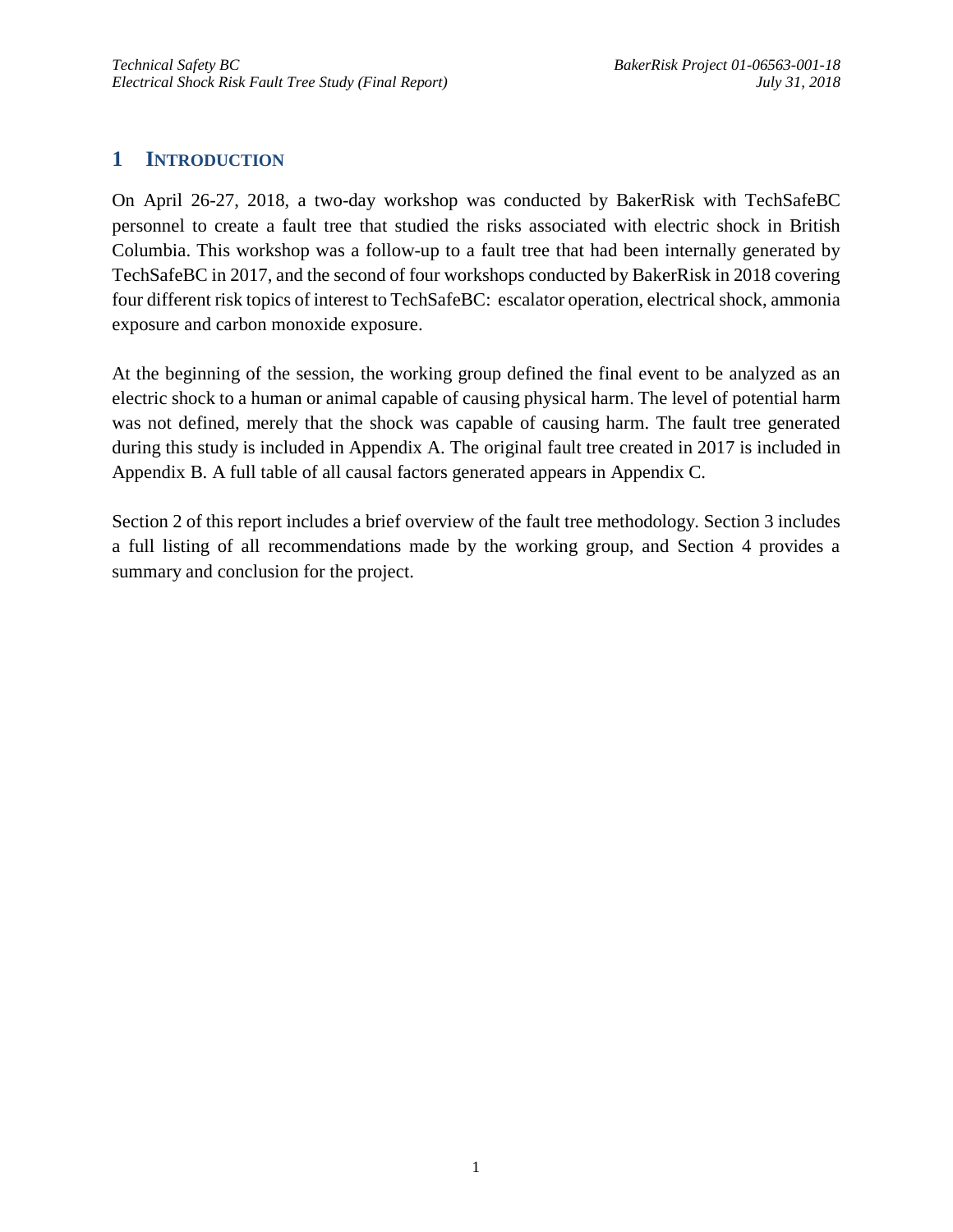#### <span id="page-5-0"></span>**2 FAULT TREE ANALYSIS**

#### <span id="page-5-1"></span>**2.1 History**

Fault tree analyses were first created and performed in the 1960's by Bell Laboratories in the U.S. in order to evaluate the risks associated with the potential inadvertent launching of Minuteman missiles and the potential unauthorized arming of nuclear devices. In the 1970's, the fault tree system was adopted by the U.S. nuclear industry as a method to evaluate the reliability of reactor safety, including potentials for reactor runaway and the release of radioactive materials. It is still used in the U.S. nuclear industry to analyze risks and failure rates of critical systems.

Through the 1980's and beyond, fault trees have occasionally been used in chemical and petrochemical companies to provide detailed risk analyses where less detailed methods such as hazard and operability studies (HazOps) have not provided a clear resolution to risk decisions.

#### <span id="page-5-2"></span>**2.2 Basic Method**

A fault tree is generated by choosing a specific final event of interest – such as a chemical release in a specific location, or an explosion from a reactor that leads to a fatality. After choosing the final event, the participants in the fault tree study work backwards to identify all of the causes that could lead to that particular final event. In most fault tree studies, each initiating cause is assigned a specific probability, allowing the organization creating the fault tree to identify the dominant cause or groups of causes that led to that final event so that they can be addressed.

Fault trees use logic gates to create a map of sub-causes from the original event to the multiple potential root causes for that event. In Figure 1, the logic gate symbols used in fault trees are shown.



**Figure 1. Logic Gate Symbols**

<span id="page-5-3"></span>Figure 2 shows an example tree created to demonstrate the fault tree map that could be used to identify the failures that could result in a light bulb not turning on.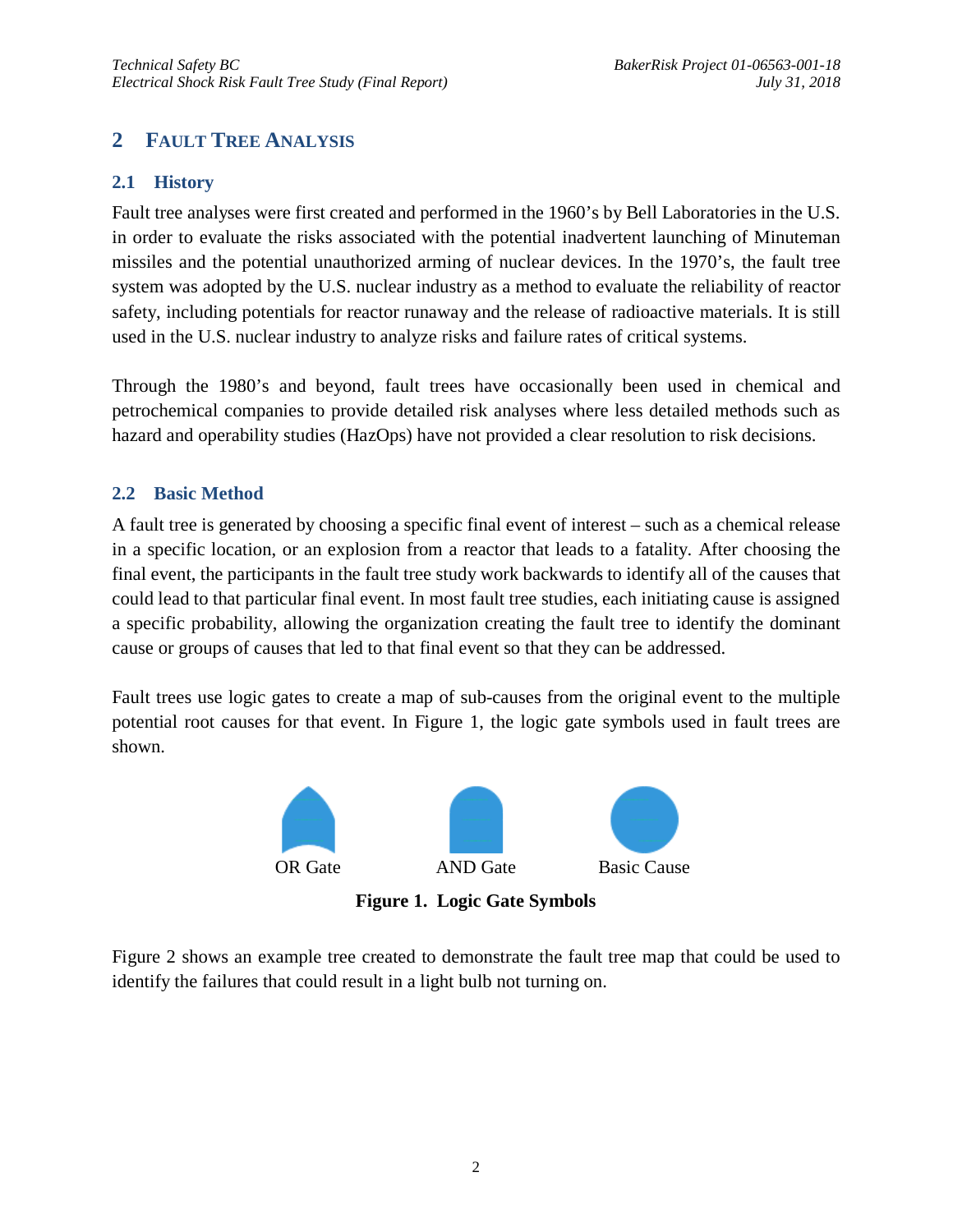

<span id="page-6-0"></span>**Figure 2. Fault Tree Example – Light Bulb Fails to Light**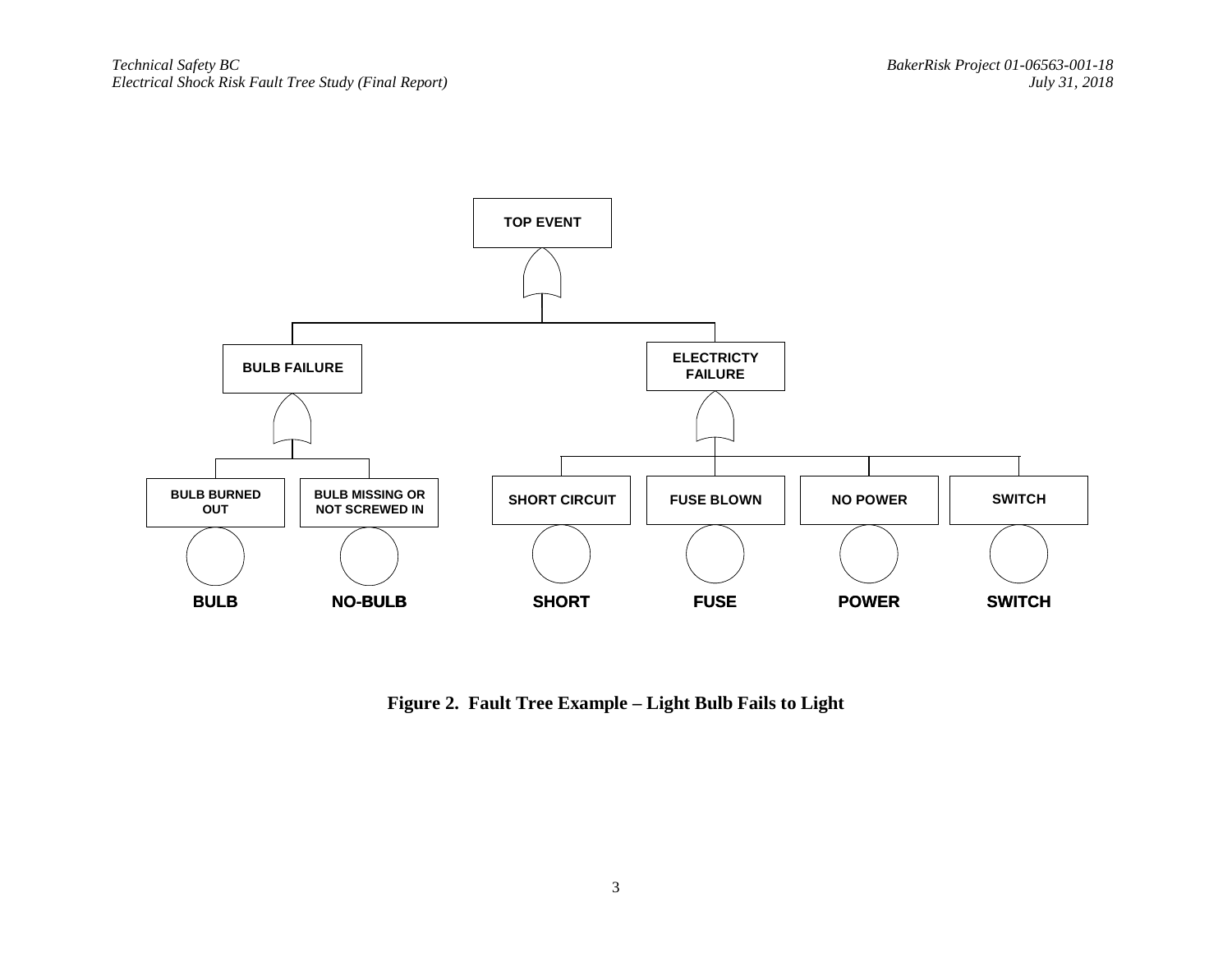#### <span id="page-7-0"></span>**3 RECOMMENDATIONS**

At the conclusion of the workshop, the working group reviewed the fault tree that had been created and identified the key causal factors that appeared in the tree; either factors that were repeated in numerous locations, or factors that were deemed critical by those participating. The group then held a brainstorming session to develop actions and recommendations that could be carried forward by TechSafeBC to reduce the risks associated with electric shock by addressing these causal factors. These recommendations appear in full, below:

- 1. Consider developing a program to promote the existing reporting processes for incidents and near misses (under both TechSafeBC and WorkSafeBC).
- 2. Consider developing and including material that covers the existing requirements and method for reporting incidents and near misses at the curriculum level for electrical apprentices, and at other opportunities (i.e., tech talks, FSR courses, AGM, FSR renewals, trade shows, publications, etc.)
- 3. Consider researching and acquiring more external data sources to support targeted risk treatment activities, including:
	- a. Hospital data
	- b. WorkSafeBC data
	- c. Utility data (BC Hydro, EPCOR)
	- d. U.S. occupational data/other jurisdictions (i.e. TSSA, NFPA, ESA, UK)
	- e. Municipalities
	- f. Suppliers/sellers
	- g. IEEE data
	- h. IBEW data
- 4. Consider undertaking a review of the current curriculum for apprenticeship and certification with the intent to develop content to improve understanding of isolation procedures and verification and testing procedures.
- 5. Consider creating and promoting an e-learning course to address the same content as in recommendation #4. Consider making this a requirement for FSR renewal, as well as making the content available to apprentices/journey people without FSR certification. Consider partnering with industry associations and trainers to allow the material to be widely disseminated.
- 6. Consider improving the existing oversight model of electrical contractors and asset owners to close the current gap related to journey people not having workplace-appropriate knowledge or training or not maintaining that training. Currently,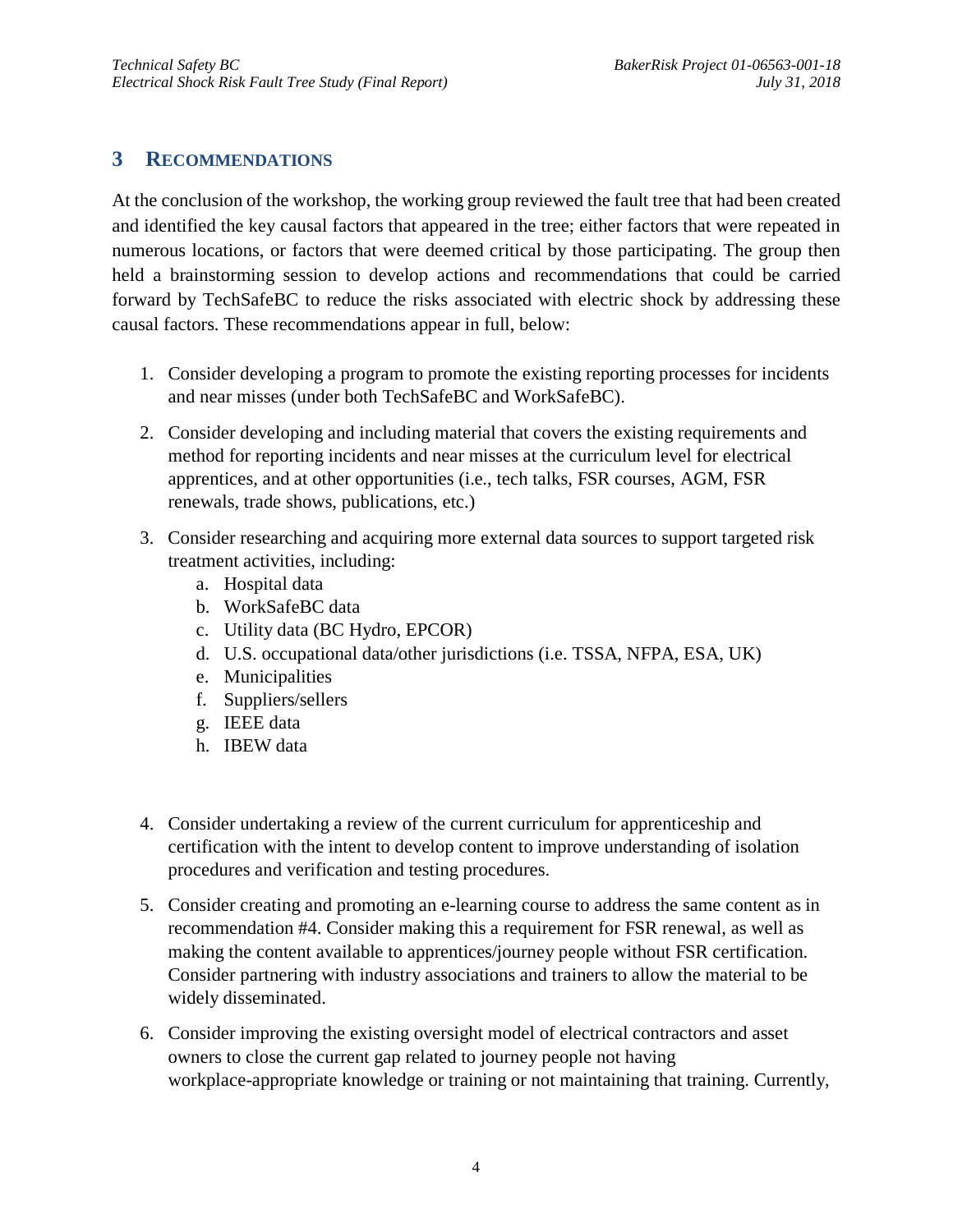FSRs are certified and tracked by TechSafeBC, but journeymen and apprentices are not tracked or directly monitored in any way.

- 7. Consider creating a general awareness campaign to improve public knowledge of shock risks, similar to the 'Call before you dig' program. Consider partnering with other organizations to promote the program as widely as possible.
- 8. Consider creating an orientation program for contractors/asset owners/operators (potentially tied to issuance/renewal of license/operating permit) that addresses the following issues:
	- a. Roles/responsibilities that are associated with each level of authority.
	- b. Liabilities associated with owning/operating a business or asset, including the criminal code liabilities introduced with Bill C-45.
	- c. The potential consequences related to compliance/performance deficiencies.
	- d. Behavioural factors or systems that can contribute to or reduce incidents.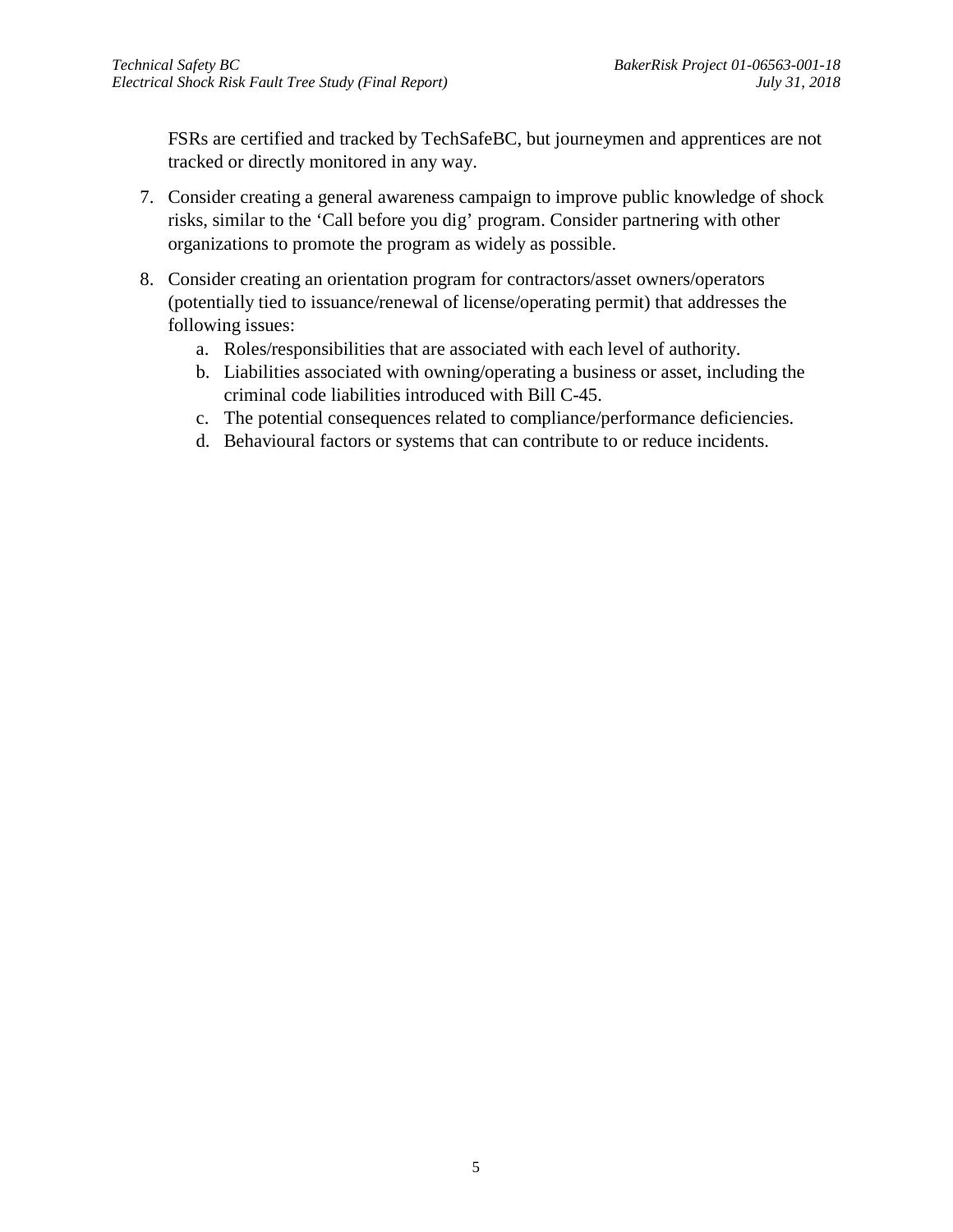#### <span id="page-9-0"></span>**4 SUMMARY**

On April 26-27, 2018, a working group formed by Technical Safety BC met to update the fault tree analysis done in 2017 on electrical shock risks in the province of British Columbia. During this workshop, the working group generated a fault tree to identify the causal factors for electrical shocks.

At the conclusion of the two-day workshop, eight recommendations were made to address the common or critical causal factors identified, as outlined in Section [3.](#page-7-0) The critical factors identified during this workshop were gaps in the existing oversight of trained electrical workers on the part of TechSafeBC, which allows workers who are certified as electrical workers to undertake work that they are not necessarily trained to do. Associated with this gap was the perception of the workshop participants that there was a lack of knowledge on the part of both asset owners and smaller contractors as to their own legal responsibilities and requirements to ensure that electrical safety is properly addressed.

This combination of both a lack of direct oversight to ensure appropriate work qualifications are in place, as well as a perceived lack of knowledge on the part of asset owners and smaller contractors, is indicative of what could be a significant cultural issue underlying the electrical industry in BC. Tied to this cultural issue was the general belief on the part of the workshop participants that near misses or minor incidents are widely under-reported. Shifting the base cultural beliefs and assumptions is very difficult on a wide scale, and it will take a concerted effort on the part of TechSafeBC to improve the existing situation.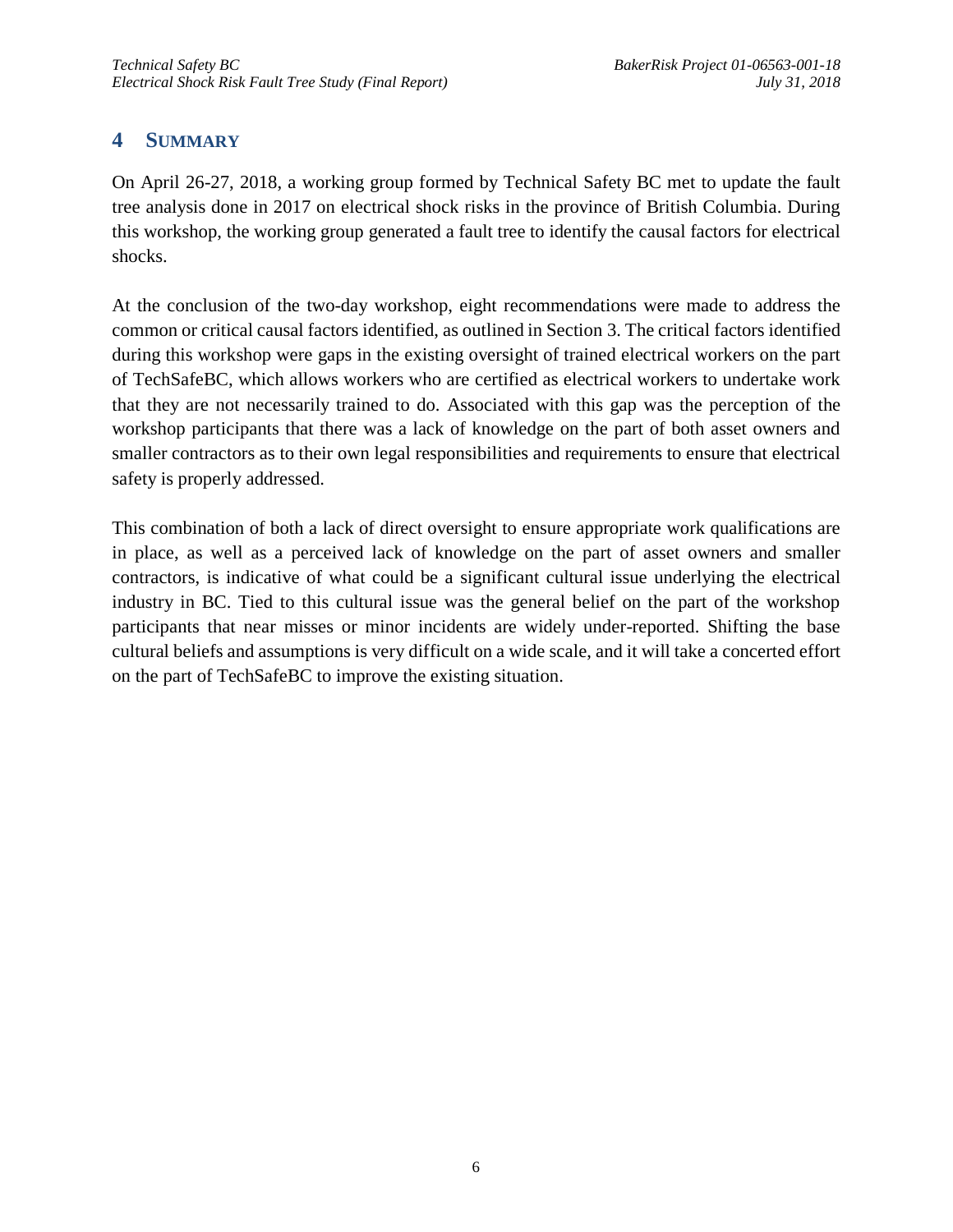## **APPENDIX A. FAULT TREE**

<span id="page-10-0"></span>Due to the large size, the fault tree created during this workshop is attached as a .pdf file to this report. The file name is *Electric Shock.pdf.*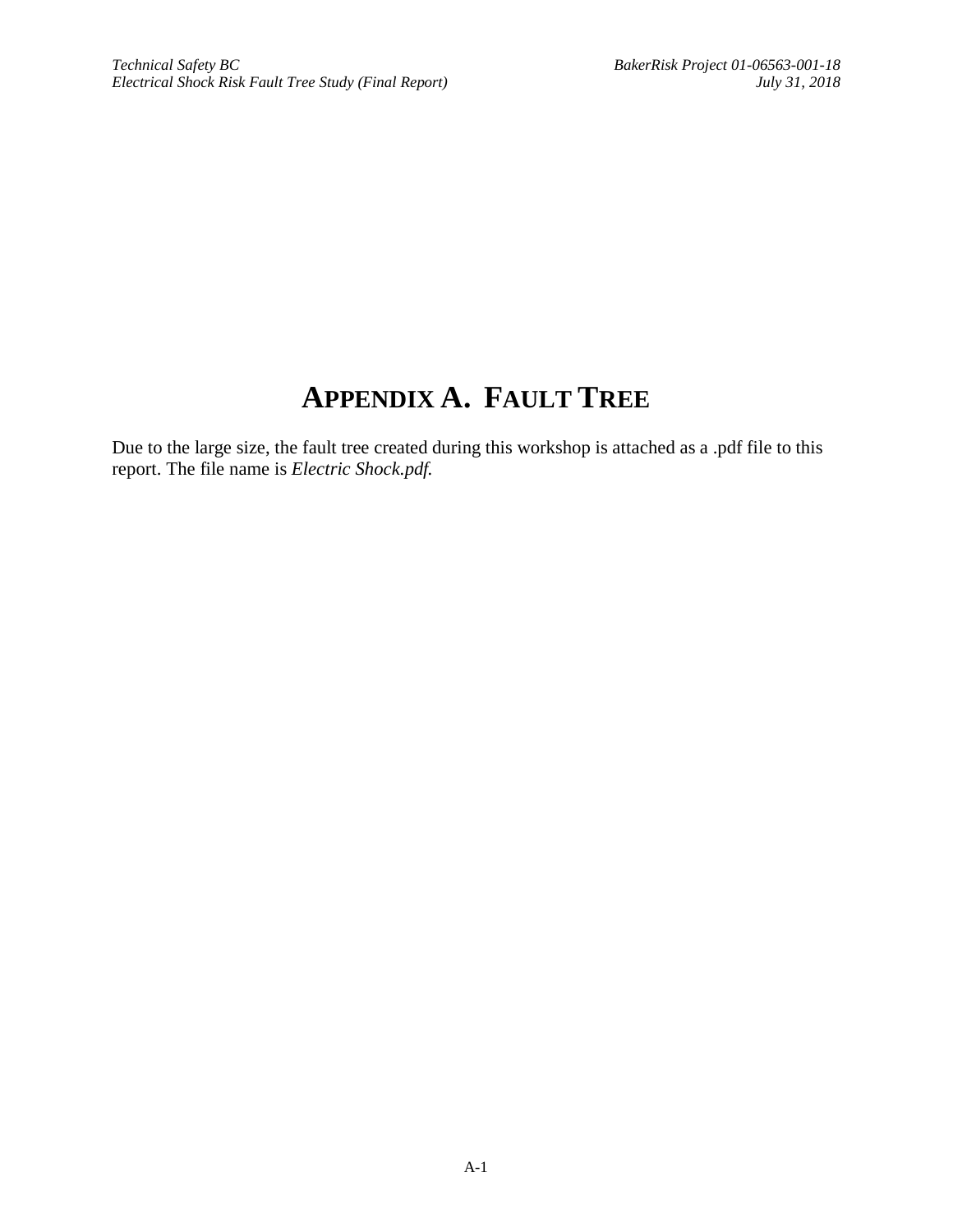## <span id="page-11-0"></span>**APPENDIX B. ORIGINAL FAULT TREE**

The original fault tree developed by TechSafeBC is attached as a Microsoft Visio file. The file title is *Event Tree – Electrical Shock*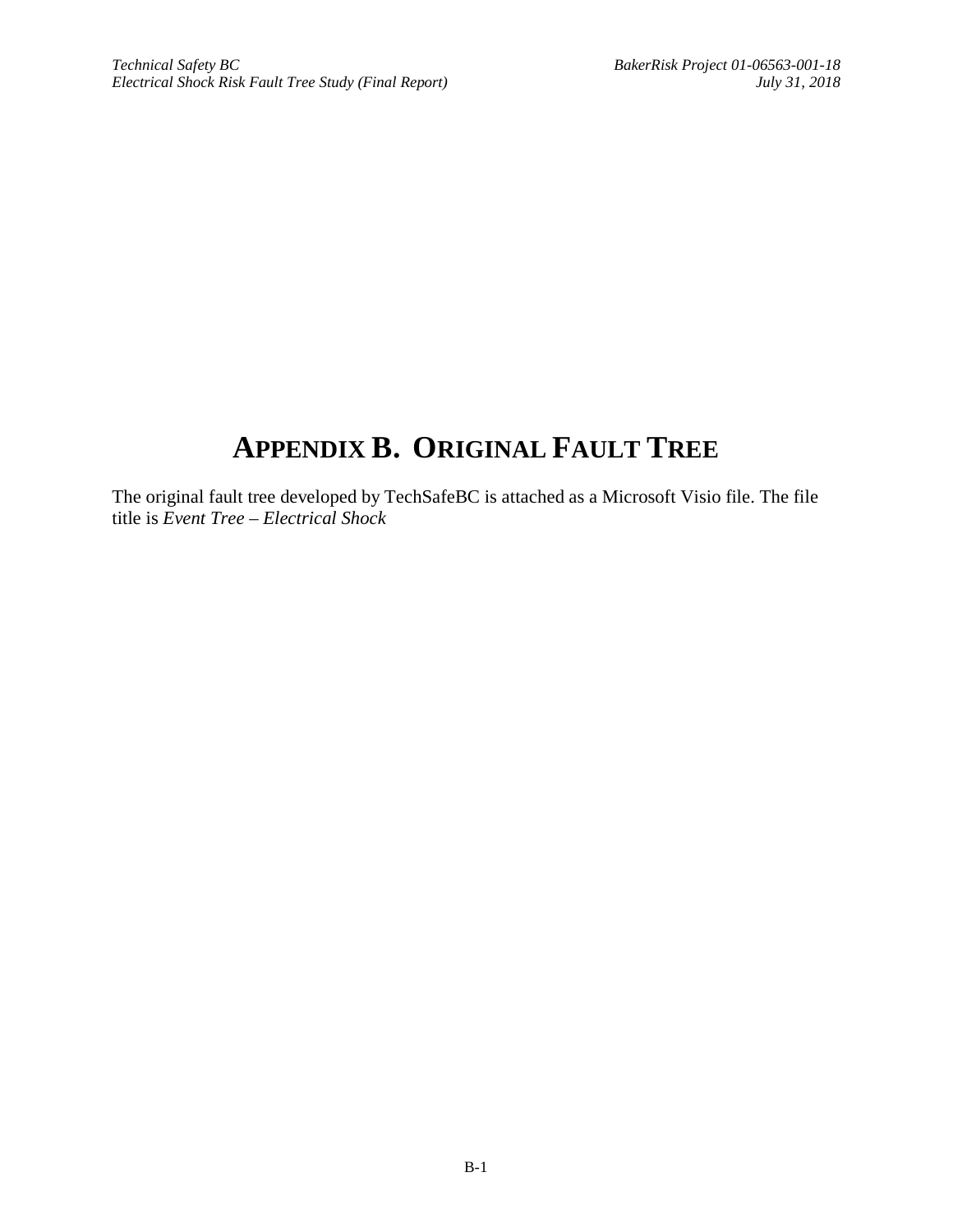# <span id="page-12-0"></span>**APPENDIX C. CAUSAL FACTORS**